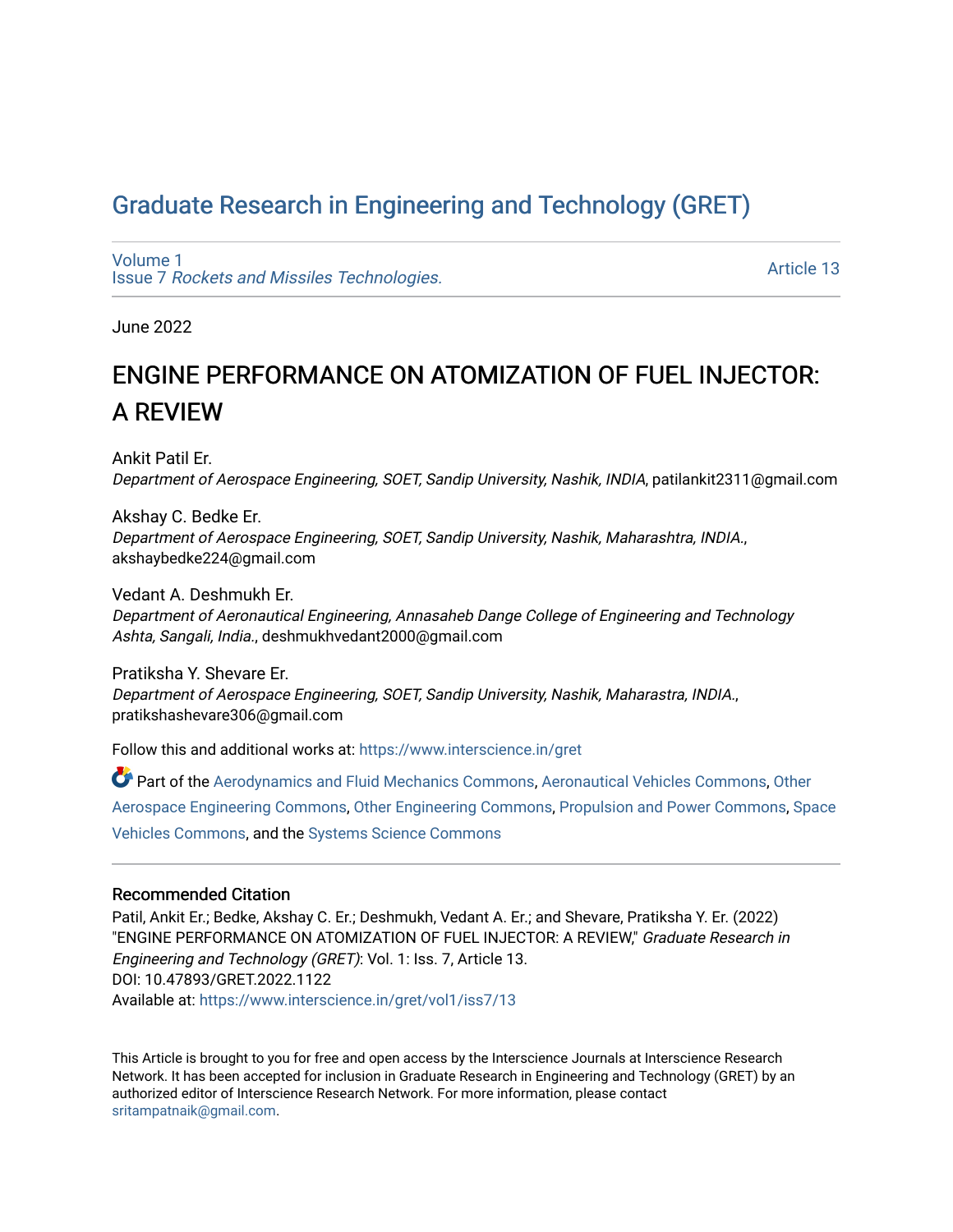## ENGINE PERFORMANCE ON ATOMIZATION OF FUEL INJECTOR: A REVIEW

<sup>1</sup>Ankit S.Patil,<sup>2</sup>Akshay C. Badke, <sup>3</sup>Vedant A. Patil, <sup>4</sup>Pratiksha Y. Shevare,

<sup>1,2,4</sup>Graduate Student, Department of AerospaceEngineering, Sandip University, Nashik, India. <sup>3</sup>Graduate Student, Department of Aeronautical Engineering, AnnasahebDangeCollege of Engineering and Technology Ashta, Sangali, India.

#### **Abstract**

**The impact of the fuel injection of fuel atom on engine performance has been investigated to improve fuel efficiency and waste disposal features. The fuel swirl method for injection atomization was evaluated both by the analysis of the fuel flow and the sample test.The goal of the paper is to establish a good fuel atomization over the range of engine performance. As a result of our studies, it has been concluded that the desired atomization can be achieved when gasoline is thrown into a circular motion. Fuel spray and atomization features play an important role in the performance of internal combustion engines. An atomization study to evaluate the numerical fuel injection used in the IGC (Inner Guide-vane Combustor) under various combination and performance conditions has been performed to determine the suspension of the proposed fuel injection to be used in the IGC. Additional results have shown that a single-hole fuel injection, forward injection direction and a splash of '<' type back can achieve better atomization performance compared to other tested cases.**

**Keywords: Fuel injector, Atomization, Small Droplet, Swirl, Nozzle**

#### **Introduction**

Internal fire engine, fuel injection systems are those that deliver fuel or a mixture of fuel to the cylinders by means of pressure from the pump. Fuel injection means adding fuel per meter to an internal combustion engine. The fuel injection is also now used in gasoline engines instead of carburetor. In a diesel engine, the fuel is injected directly into the combustion chamber (direct injection) or into a small auxiliary connected chamber (indirect injection). In automotive ignition engines, the cable has been replaced by

a fuel injection system that controls mechanical or electronic fuel gauge[1].

Therefore, the improved atomization of fuel injection should lead to improved engine performance. Similarly, in this study, a fuel injection with excellent spray characteristics and atomization features was made to more accurately determine the effects of fuel quality on engine performance[2].

With the exception of the nozzle component, the structure is similar to the standard type (Pintle type). A fuel injection of this type is a type of swirl that goes up and down a stream that includes a ball valve and a rotating fuel component (Swirler) that provides a circulating flow of fuel upstream and a metering orifice stream. For our purposes, the following has been considered in the nozzle configuration:

1) The correct size was determined by observation and calculation of the valve behavior.

2) The flow passage correction was developed using analytical flow analysis inside the hole.

The factors that affect the atomic composition of the jet fuel circulating in the outlet area are determined by testing and converting the compression force of the fuel into circulating power.

ITB technology (inter-stage burner) is expected to provide a new way to design green<br>continuation and more efficient future continuation and more efficient applications. Sirignanoet al. [3][12] find that deliberate continuous burning inside the turbine can increase the efficiency and gravity / power of the engine. Sirignano et al. [4] publish a system combustor placed between a highpressure turbine platform and a low-pressure turbine will be easier to achieve, known as ITB.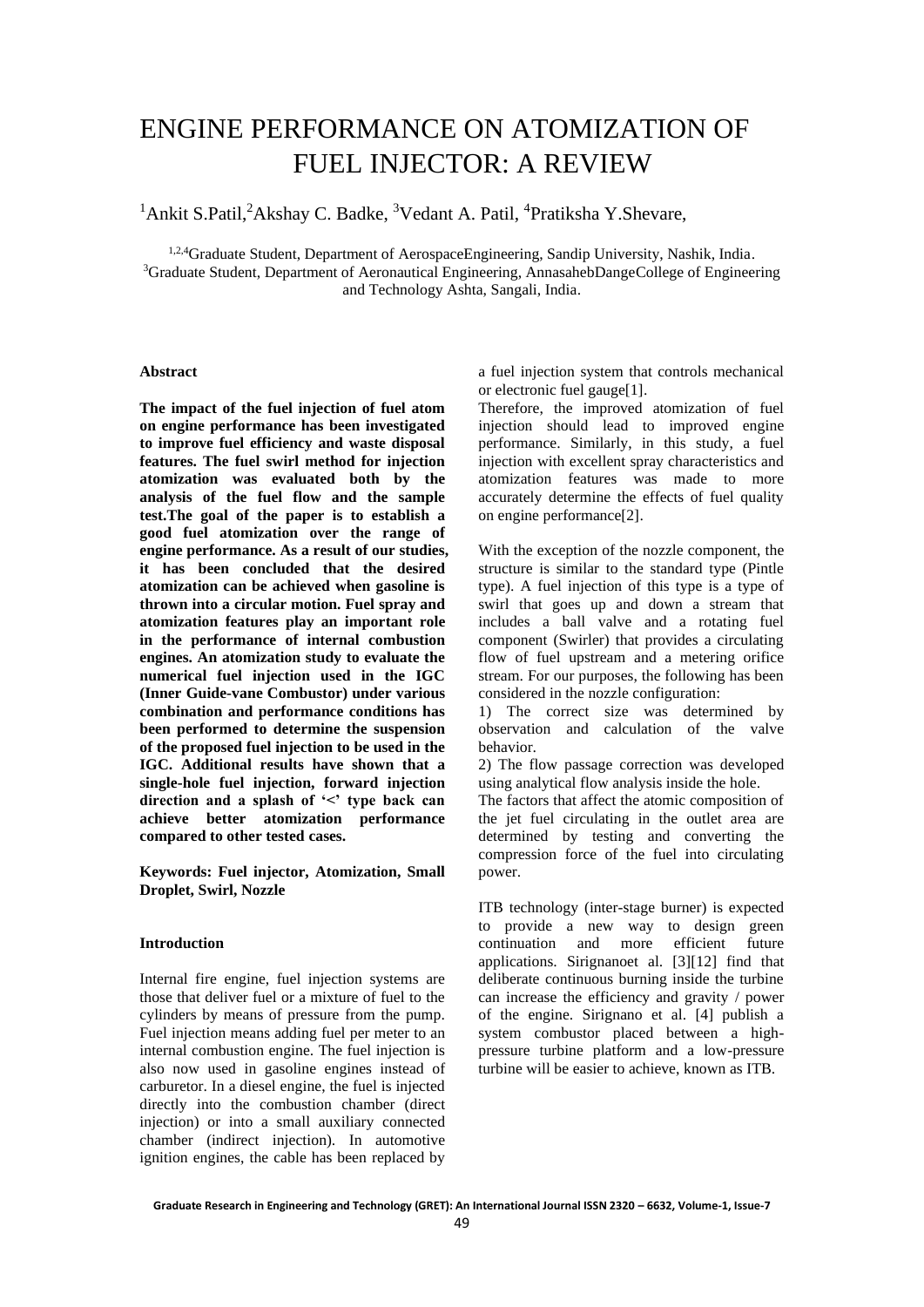

Fig.l Structure of Injector

The atomization function of the fuel injection is one of the most important factors to consider in the construction of a new fuel-generating engine. With the blast atomizer, N. K. Rizk and A. H. Lefebvre [6] examined eight different atomizers and found that the atomic quality improved by increasing atmospheric pressure, decrease in atomizer size, and by reducing the impact angle between the fuel. jet and high-speed air flow.Ch Fig.2 shows complete Inner Guide-vane Combustor (IGC) systems and fuel injection used in the IGC. The first step in the fuel atomize is made by an explosive air atomizer at the fuel injection. Drops of fuel will be burned and evaporated as they hit the steering van just before the atomizer. At the same time, the van will be cooled and protected from the heat caused by the forthcoming flow. The fuel-air mixture will flow out of the van through a hole and form a vortex for future flow, the hole can be used as a fire extinguisher[2].



Fig.2. (a)overall schematics of IGC; (b)fuel injector in IGC

A modern aero engine is capable of emitting a small amount of exhaust gas over a wide range of applications. This is due to techniques that include turbo charging, EGR, air-cooled charging and sophisticated fuel injection process [7].

It is also reported that there is a significant decrease in droplet diameter near the spray axis in Fig.3. Generally, the separation of droplets into smaller droplets due to the aerodynamic force acting on them due to the interaction with surrounding gas is known as secondary

atomization. Trbulence and cavitation caused by nozzle geometry initiate the separation of a liquid column into an iconic spray the first place of atomization is closest to the exit of the mouth. [9].

The difference in power received by the droplet leads to different separation paths during the second atomization. It shows the physiological process involved in the various divisions. Vibration variations include drip vibration with its natural frequency and breakdown into fragments of size comparable to the parent drop. In bag split mode, the parent droplet turns into an empty bag attached to a thick toroidal edge. The sheet disperses into a large number of small droplets and the line breaks up into a small number of large droplets. The diversity of species is similar to the state of bag divergence and the addition of stamen oriented anti-parallel to the direction of drag movement. The bag begins to disintegrate followed by a stamen that produces droplets of many sizes. In stripping mode, the film erodes progressively on the ground surface resulting in a very large number of tiny droplets. During catastrophic fragmentation, the droplet surface is bounded by large amplitude waves producing a small number of large droplets as shown in fig.3 [10].



Fig.3 Secondary breakup modes

#### Objectives of Fuel Injection

The functional objectives of fuel injection systems may vary. They all share the important task of providing fuel to the fuel system, but it is a matter of designing how a particular system will be developed. There are several competing objectives such as: Power outage, Fuel efficiency, Emissions efficiency, Fuel acceptance, Stability, Reliability, Driving and efficiency, Starting costs, Maintenance costs and diagnostic ability [8].

Benefits of Injecting Fuel

The two main improvements are:

1. Reduced response time for fast-changing inputs, e.g., fast throttle movements.

**Graduate Research in Engineering and Technology (GRET): An International Journal ISSN 2320 – 6632, Volume-1, Issue-7**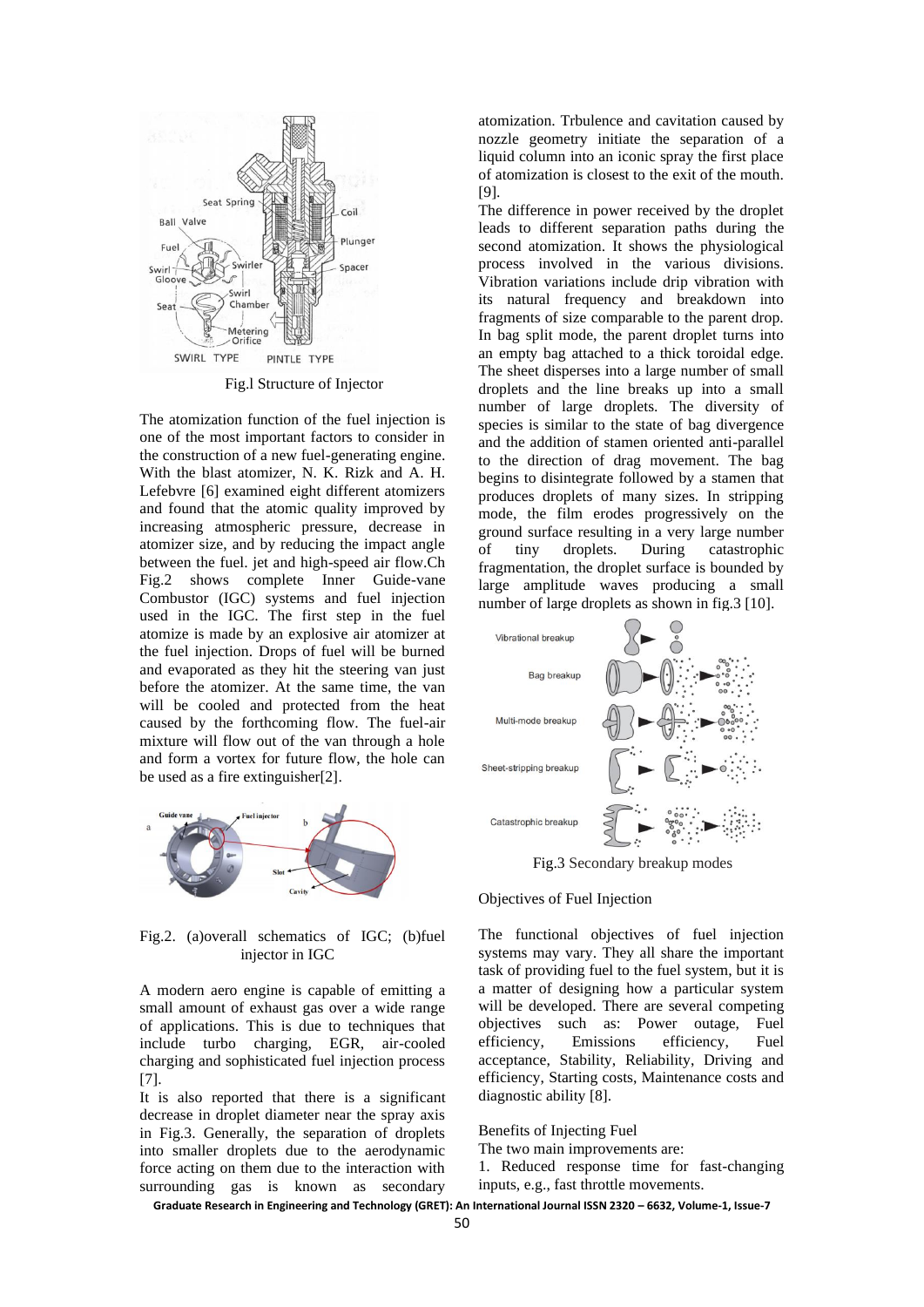2. Bring an accurate and equivalent fuel weight to each engine cylinder, significantly improving the distribution of cylinder-cylinder-cylinder engine.

Port Fuel Injection System

In a perforated syringe system, the injection is placed on the side of the pull-out pile. The injection sprays gas into the air inside the application area. Gasoline mixes with air completely. This mixture of gasoline and air then passes through the inlet valve and enters the cylinders. Injectable oil injection (PFI), systems use one injection per cylinder. They are fitted with a large intake near the cylinder head where they can inject crude, atomic, fog as close as possible to the suction valve. Since each cylinder has its own injector, the fuel supply is exactly the same.

To determine the flow rate of the fuel chamber, a three-dimensional analysis of the flow of fuel was performed. The fuel flow velocity was low at the inlet and rapidly accelerated near the outlet, and the loss in the orifice section was approximately 95% of the total value so that with this microphone meter measurement was made in the orifice component.



#### **Test Equipment and Method**

Fuel injector test equipment for the detection of sprayed fuel and the size of the droplet size. The view ship has a view window and a quick image mode using strobe light. Photos of the fuel spray were taken and reviewed. Spray angles obtained from spray images.

Rotating fluid, which is produced in liquids and gutters inside atomis, has been found to be very effective in reducing the fall size and increasing the spray angle. it will drop to room temperature thus increasing gas emissions. In any given liquid, the key factors that control the quality of the atomization are the variable pressure of the atomic air and the relative velocity between the fuel and the surrounding air. Particle size research was performed using a state-of-the-art laser system called the Phase Doppler Particle Method<sup>[10]</sup>.

| Injector<br>Type | Mean Droplet<br>Size (um) | Spray<br>Angle(Degree) |
|------------------|---------------------------|------------------------|
| Swirl            | 85                        | 18                     |
|                  | 110                       | 15                     |
|                  | 126                       | 15                     |
| Pintle           | 176                       | 15                     |
| Without<br>Swirl | 260                       | 10                     |
|                  | 357                       | 8                      |

Table: 1 Test Sample

Experimental Method.

In order to evaluate the effect of different integration systems on the performance of the fuel injection at IGC, test parameters under different parameters, such as air fluid volume (ALR), injection direction, backsplash and slot type, are required [2].

Table 2: Experimental cases of fuel injector

| N <sub>o</sub> | Slot Type | Injection<br>Direction | Backsplash |
|----------------|-----------|------------------------|------------|
|                | single    | Forward                |            |
| $\mathfrak{D}$ | single    | <b>Backward</b>        |            |
| 3              | intersect | Forward                | flat       |
|                | intersect | Forward                | '>' shaped |
|                | intersect | Forward                | '<' shaped |

#### Numerical model procedure

For more information on the entire fuel injection industry, a Computational Fluid Dynamic (CFD) study was conducted and based on the Discrete Particle Model (DPM) [6] with the CFD trading software FLUENT 14.0. The flow phase of the continuous phase was first resolved with a standard k-H turbulence model [7], and then the continuous phase solution results were combined with clear particles in the DPM model, FLUENT calculates the trajectories of these specific phase phases, too. such as heat and mass transfer to / from them.

The impact on injection direct atomization, slot and backsplash type was discussed in this study. The droplet distribution of Sauter Mean Diameter (SMD) is used to evaluate the atomization performance of the fuel injection into the IGC under different operating conditions in different given locations, the Rosin-Rammler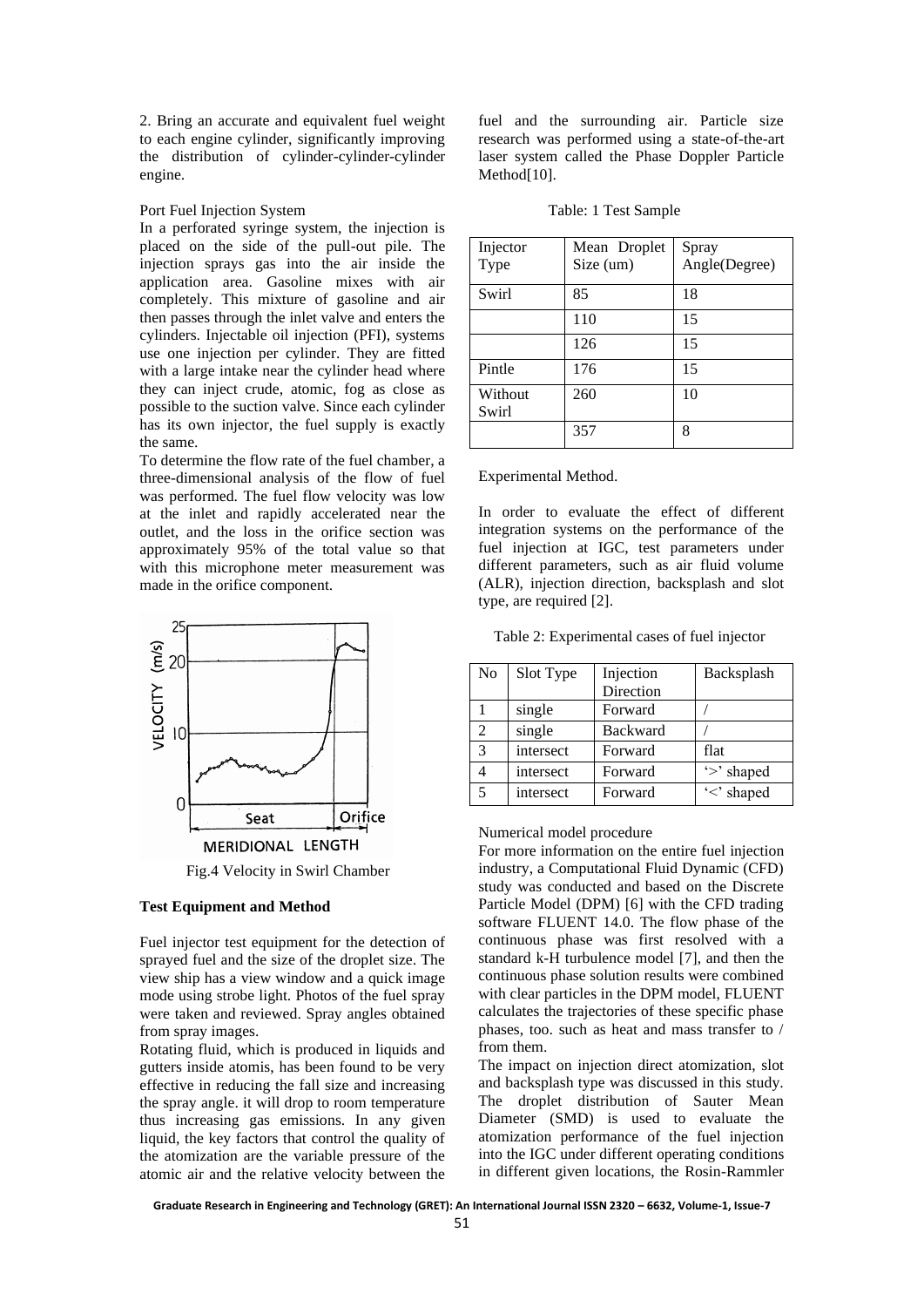(R-R) distribution [8] is used to obtain a similar indication n. and check the droplet size similarity.

To assess the effect of backsplash type on local SMD distribution, atomization comparison tests are ongoing with fuel injection. % which means that the last fuel injection can get the best atomization performance between them. We think this is because the air can get much faster compared to the pit area with a '<' backsplash, which results in We becoming larger and the droplet separation process in the hole is intensified[11].



Fig.5 Spray Pattern to compareSwirl Type with Pintle Type **Results** 

#### Experimental Results

Function of the fuel injection itself The relationship between the switching power and the size of the drop indicator and the spray angle. As the flow rate of the fuel flow increased, the size of the center drop gradually decreased and the spray angle gradually increased.

#### Engine test results

The relationship between the medium-sized droplets of sprayed petrol and gas exhaust material is shown in Fig.6. Examination of the exhaust gas field was represented by HC (hydro carbon). Engine testing is performed at an engine speed of 2,000 rpm, with a maximum pressure of 40 kPa. HC exhaust concentration tends to decrease as the droplet diameter decreases especially in the region where the droplet size is more than 200 pm.



The relationship between the average droplet size of sprayed petrol and fuel consumption is shown in Fig.7. The experimental condition was similar to that of the gas exhaust study above. Fuel consumption rate decreases as droplet size decreases. Depending on the level of fuel consumption in the medium drop size was relatively high.Therefore, when the HC exhaust capacity is limited, the fuel consumption rate is improved.

#### Numerical simulation results

The calculation is done with commercial CFD software FLUENT 14.0, both geometry with two sides and border conditions. Dissociation, evaporation and droplet collision processes were considered in this numerical simulation. The DPM model is used to determine the total atomization field of the fuel injection range from No.1 to No.5, the results of the particle diameter simulation are shown in Fig.7. more. distribution without future flow. Furthermore, it can be assumed in Figs.8 (c), (d) and (e) that the fuel injector No.5 can obtain the optimal atomization field, these results harmonize well with the test results [8].